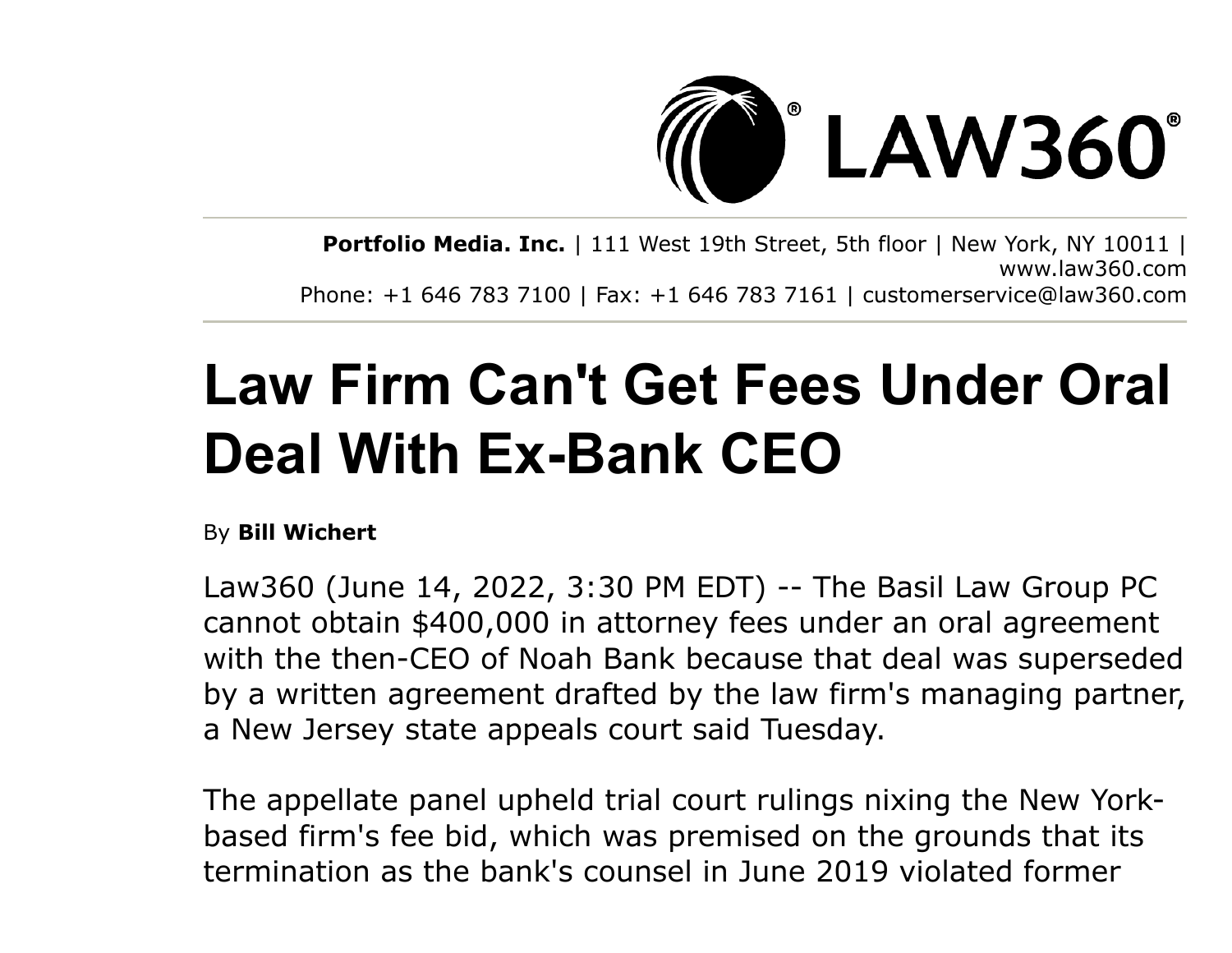Noah CEO Edward Shin's oral promise in October 2018 to continue to retain the Basil firm in exchange for its reducing attorney fees by \$400,000 in an underlying federal trademark dispute.

The written retainer agreement in February 2019 said it "'replaces all prior agreements'" between The Basil Law Group and Noah Bank, and stated that its "'written terms are not subject to any prior oral agreements or understandings,'" the three-judge panel said.

The firm's managing partner, Robert J. Basil, who drafted that agreement, is a "seasoned" lawyer who has performed "outside general counsel work" and spent more than 30 years practicing "as a commercial litigator," the panel noted.

"If he did not intend the 2019 agreement to supersede all prior agreements, he would have stated so," the panel said. "And if he intended to preserve the oral agreement he had with Shin, he also would have included that in the 2019 agreement."

Noah Bank agreed in January 2018 to pay a \$650,000 flat fee to The Basil Law Group to represent it in a trademark suit against a rival bank then known as NOA Bank, according to the appellate decision. After that case settled the following September "without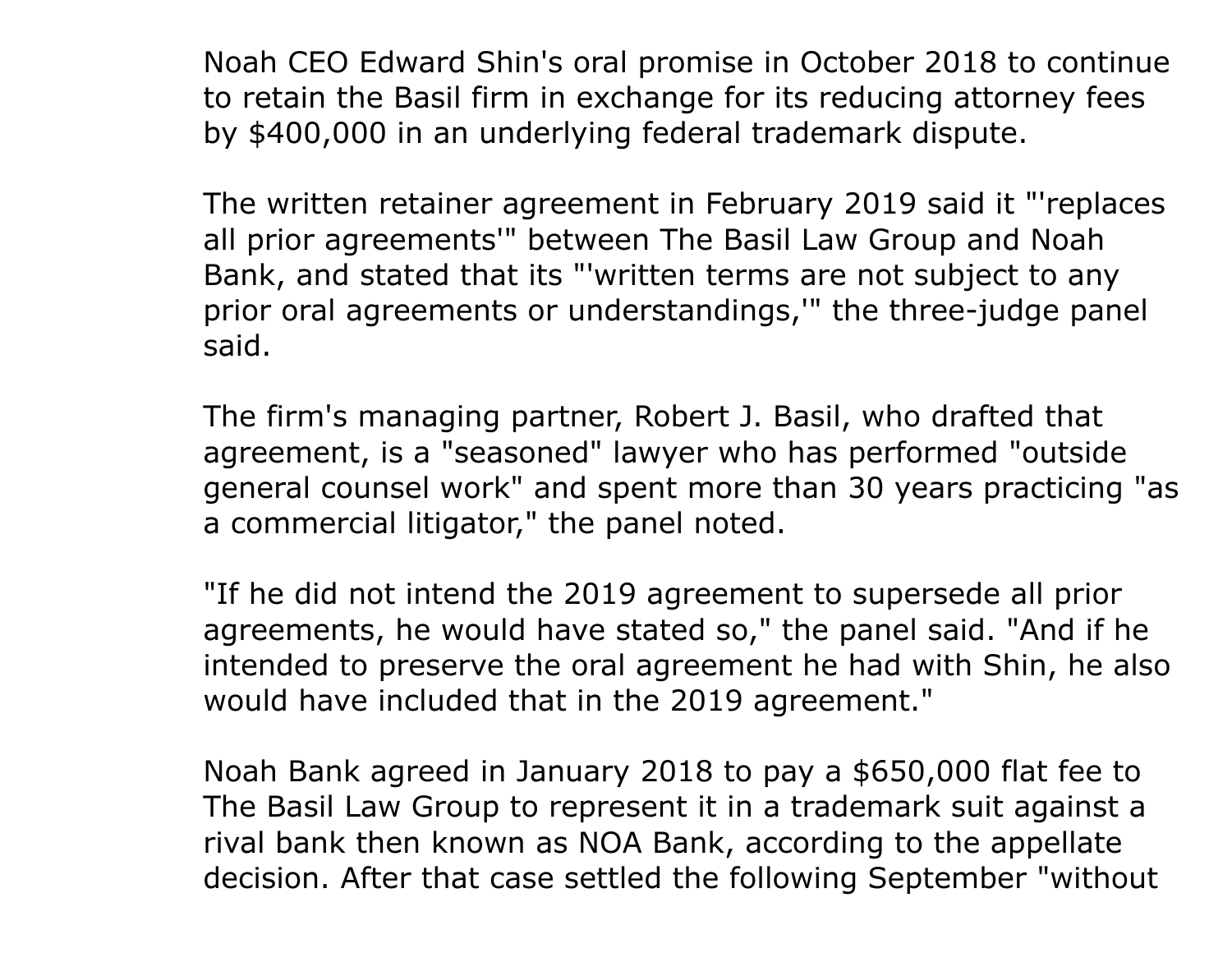assistance of counsel," Shin asked Robert Basil to reduce the thenfee balance of \$550,000, the decision said.

The firm has said that Basil agreed to accept a total payment of \$250,000 in exchange for Shin's oral promise that the law firm would remain the bank's primary counsel for all litigation matters and be paid advisers to its board of directors, subject to certain conditions, according to the decision.

On Dec. 12, 2018, The Basil Law Group sent an updated invoice to the bank for its final fee payment in connection with the trademark case, which reflected that \$100,000 had been paid and that the bank owed an additional \$150,000, the decision said. Noah Bank paid the \$150,000 the next day, the decision said.

After the February 2019 retainer agreement had been executed, Shin stepped down as the bank's president and CEO about four months later in the wake of **[criminal charges](https://www.law360.com/articles/1163877/pa-bank-ceo-charged-in-small-business-loan-kickback-ploy)** against him, the decision said. Noah Bank was a purported victim of some of Shin's alleged misconduct, the decision said.

Robert Basil joined Shin's criminal defense team, according to the decision. Noah Bank decided to terminate the firm's representation of the bank after concluding it was a conflict of interest for Basil or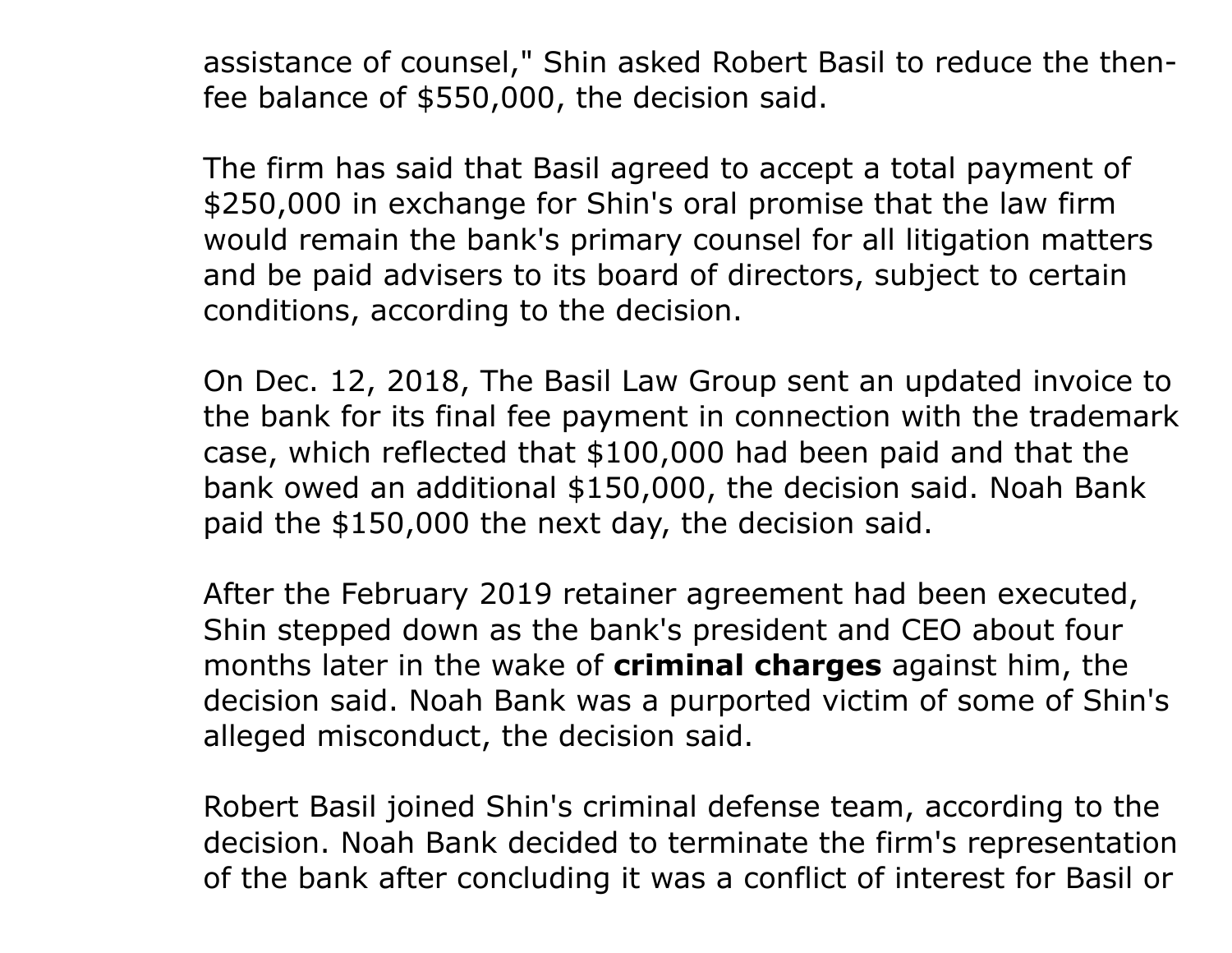the firm to represent Shin and the bank at the same time, the decision said.

The Basil Law Group brought the instant action against the bank in October 2019, and the parties ultimately filed competing summary judgment bids.

The firm contended the bank violated Shin's oral agreement and demanded the \$400,000 owed under the original deal, while the bank said the 2019 agreement superseded any oral arrangement, court documents state.

In March 2021, Superior Court Judge Avis Bishop-Thompson sided with the bank, saying the terms of the 2019 agreement are "clear and unambiguous with specific integration terms that eliminated prior oral agreements." Judge Bishop-Thompson denied the bank's request for attorney fees but did not provide any reasoning.

On the law firm's appeal of the summary judgment rulings, the panel echoed the judge's conclusion about the 2019 agreement. That contract is "enforceable because it reflects the parties' intent and the purpose of the contract, which is that the 2019 agreement solely governed the attorney-client relationship," the panel said.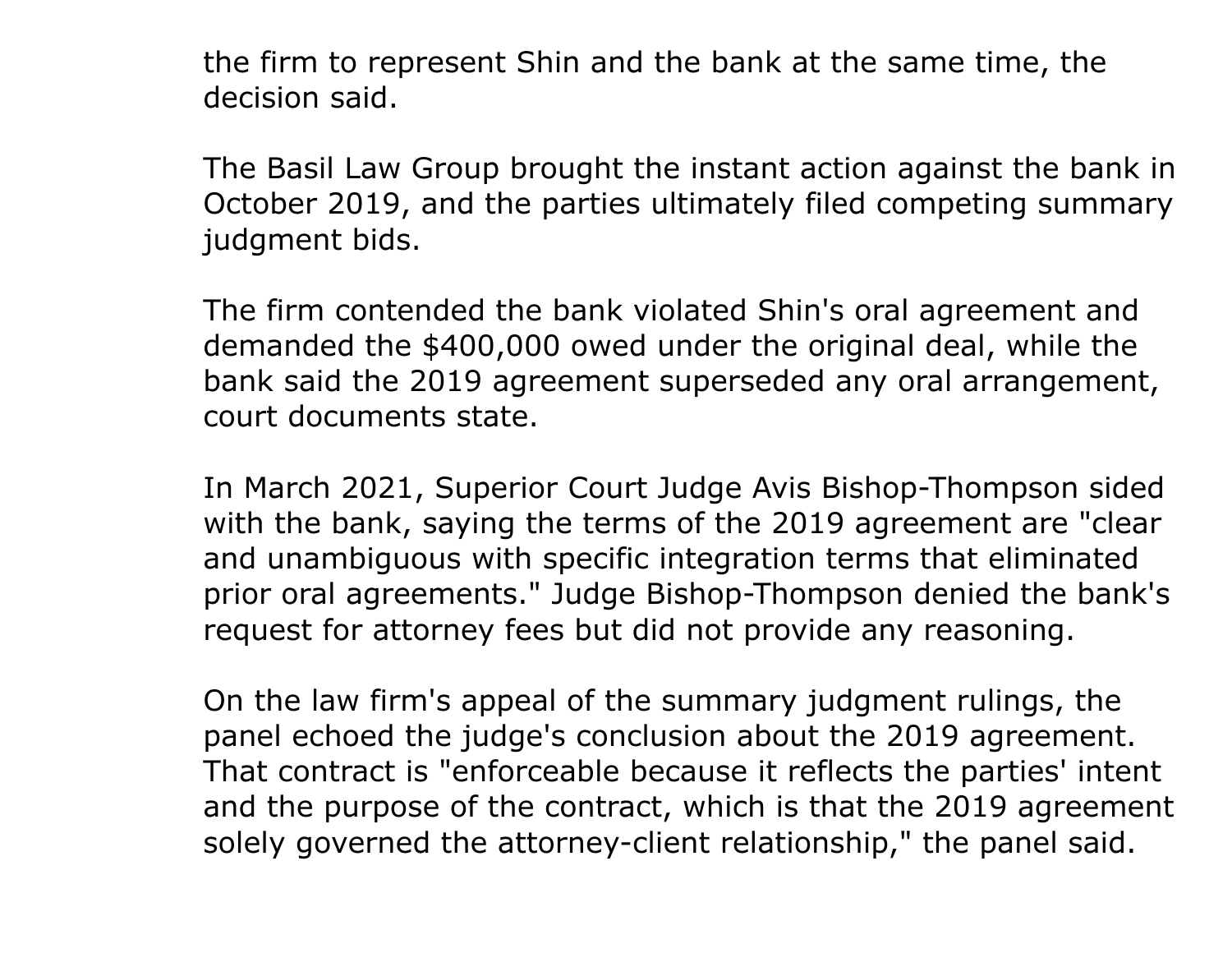The panel noted that the original 2018 agreement and the oral agreement "were extinguished by accord and satisfaction." The accord was the deal to reduce the fees to \$250,000, and the satisfaction occurred when Noah Bank paid the outstanding \$150,000, the panel said.

"Because the oral agreement was a valid and fully performed accord and satisfaction contract, the 2018 agreement and oral agreement were no longer in effect," the panel said. "Therefore, the only contract governing plaintiff's legal representation of defendant was the 2019 agreement."

The panel remanded the matter for Judge Bishop-Thompson to consider the bank's fee application and spell out reasons for granting or denying it.

[An attorney for Noah Bank, Mark A. Berman of Hartmann Doherty](https://www.law360.com/firms/hartmann-doherty) Rosa Berman & Bulbulia LLC, told Law360 on Tuesday, "Noah Bank is gratified that the Appellate Division agreed with us by rejecting Mr. Basil's appeal and granting our cross-appeal for a remand on attorney's fees."

Robert Basil declined to comment Tuesday.